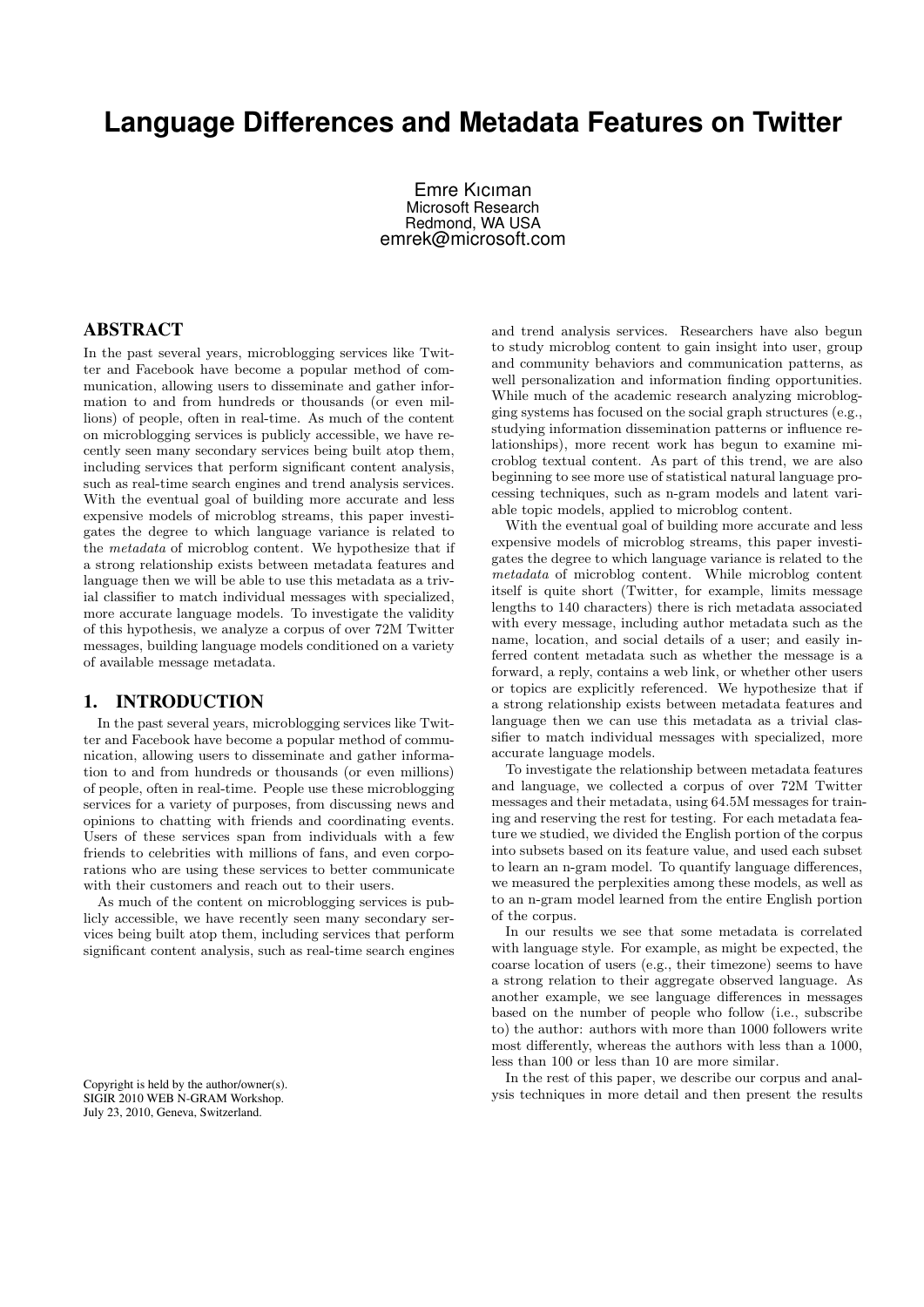of our initial investigation. We conclude by discussing the implications of the work and possible future directions.

## 2. RELATED WORK

Previous studies have presented detailed characterizations of the Twitter service, and identified distinct classes of users based on their messaging, social and other behaviors [3, 2, 4]. A few studies have studied content on Twitter through systematic analysis of messages [1, 5]. For example, Naaman et al. [5] use human coding of 3379 messages from 350 users to infer two primary classes of users: "'informers"' who post messages that are primarily informational in nature (20% of users); and "'meformers"' who post messages that relate to themselves and their thoughts (80% of users). The recognition of such distinct classes of users and messaging activities leads us to suspect distinct language styles are in use on Twitter. Following [9] that improves information retrieval of web documents through the use of multiple distinct language models for the different fields of a document (e.g., title, abstract, body), we have begun to study whether different classes of messages in Twitter may also be better modeled separately.

Recently, studies have begun to apply statistical natural language processing techniques to microblog content. For example, Ramage et al. [6] use a form of Latent Dirichlet Allocation (LDA) to discover over 200 models of topic and style within a corpus of 8M twitter messages; and show how this can be used to provide personalized information consumption applications. Similarly, Ritter et al. [7] propose an approach to unsupervised modeling of conversations on Twitter, using LDA combined with a Hidden-Markov Modeling of dialog acts. We believe that such statistical modeling of message content will become an important tool in future research, as well as a foundation for information retrieval and other applications built atop microblogging services.

## 3. OUR DATASET

We collect our corpus of microblogging content from the Twitter service. Twitter is a social media service that allows users to broadcast short text messages to their "'followers"'. These messages are limited to 140 characters each. Most of these messages are also made publicly visible for searching and discovery. Begun in October 2006, Twitter has grown rapidly, and current reports state that Twitter users are posting 50M messages per day [8].

For our study, we gathered a sample of over 72M messages from Twitter's public stream, collected over the course of 3 days in May, 2010. We set aside a random 10% sample of these messages to use for testing. From the remaining 64M messages, we filtered for English content. We apply the rest of our analysis to these English messages. Table 1 shows basic statistics about the number of tokens, unique unigrams, bigrams and trigrams in our training dataset.

Pre-processing of Twitter messages consists of lower-casing the message and performing word-breaking on white-space and all non-alphanumeric characters. Since most URLs are auto-generated, pseudo-random short URLs, we also replace all URLs with a special "<URL>" token. We do not canonicalize user names or topic tags, annotated by Twitter convention with the ' $\mathbb{Q}$ ' and ' $\#$ ' tags, respectively.

|                | All          | English       |
|----------------|--------------|---------------|
| Num Messages   | 64, 565, 242 | 27,677,009    |
| Num Tokens     | 772,369,630  | 394,406,783   |
| Unique 1-grams | 34,150,462   | 5,423,111     |
| Unique 2-grams |              | 55,172,026    |
| Unique 3-grams |              | 187, 217, 338 |

Table 1: Basic characteristics of our Twitter training data set

## 4. ANALYSIS TECHNIQUE

For each metadata feature we studied, we divided the English portion of the corpus into subsets based on its feature value. For example, to study the relationship between geography and language, we divided our Twitter corpus into subsets based on the value of the message's time zone feature (more details in the next session). For discrete valued features, such as time zone, we only analyzed subsets with a substantial number of messages, e.g., we analyzed the London time zone, but not the Midway Island time zone. For other features, such as the number of followers of a user, we chose to subset boundaries such that all subsets had substantial numbers of messages.

Once we divided our corpus into subsets, we learned a separate n-gram language model for each subset. For each subset, we built a uni-gram, bi-gram and tri-gram language model, using a closed vocabulary based on the vocabulary of our entire training set of English messages. The language models are smoothed using Modified Kneser-Ney smoothing. For each feature we studied, we quantified language differences by measuring the perplexity of each of our learned n-gram models against each subset of data. As a further comparison point, we also measured the perplexity of a language model trained on the entire training set of English messages.

It is important to note that our analysis only serves to identify correlations between individual features and language differences. In particular, our algorithm does not account for potential correlations among features themselves. However, as a first investigation, our analysis does provide a simple but scalable technique that can identify features that can be used as a trivial classifier. In our future work, we plan to investigate and compare additional analysis techniques, such as message clustering and applying mechanisms of latent variable topic models to at least a subsample of our corpus.

## 5. RESULTS

In this section, we describe our results of investigating metadata features that relate to geography and number of followers of a user.

## 5.1 Geography and Language Style

As our first analysis, we present the correlation between geography and language style. Of course, it is natural to expect that geography have an impact on language style due to language dialects as well as geographic-specific topics, events, place names, etc.

For our analysis, we use the user provided "timezone" as our geographic location indicator. The timezone is a convenient geographic feature for our use because, while the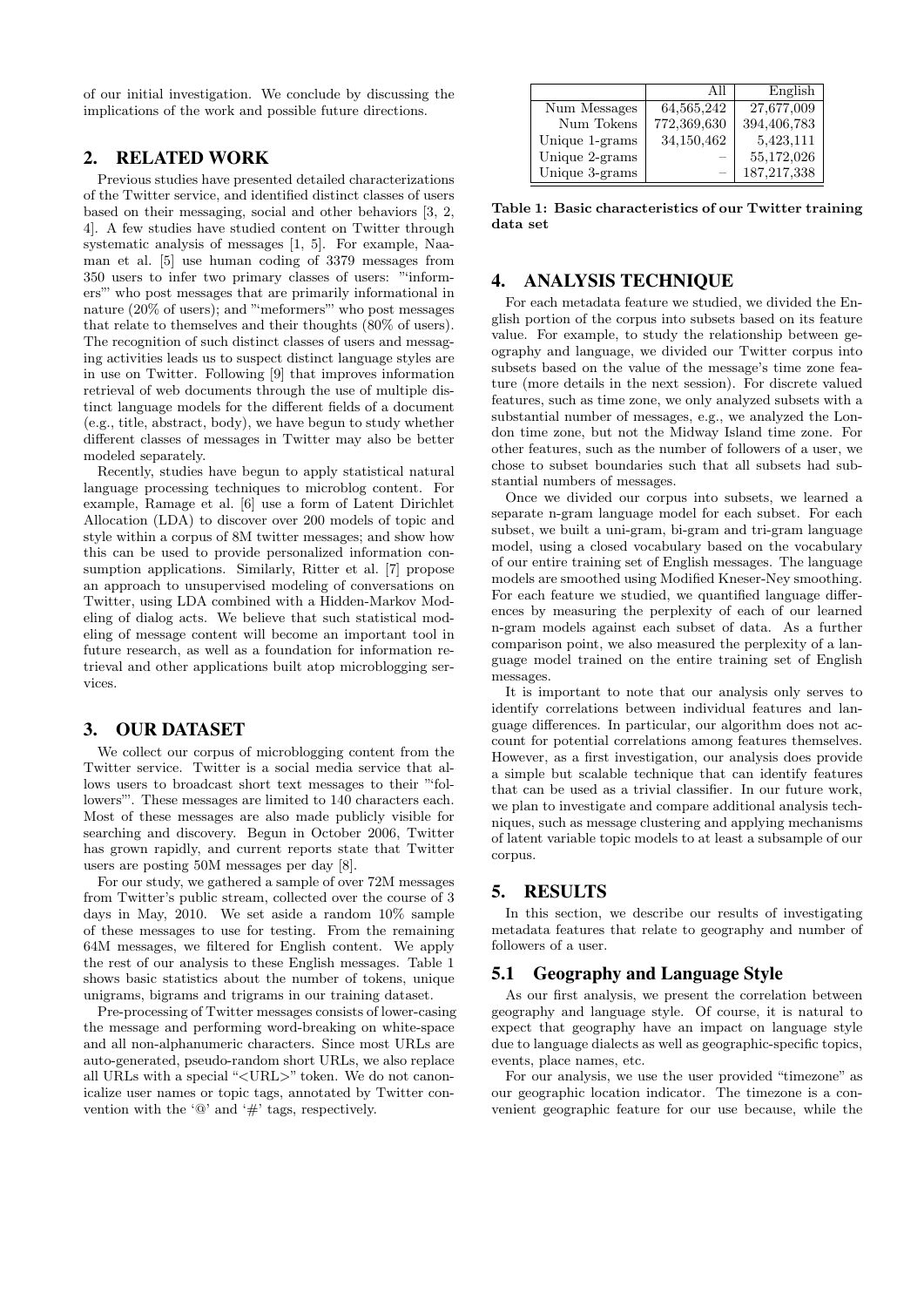|                 |      |      |       |      |      | Hawaii Alaska Pacific Mtn. Central Eastern Quito |      |       | Brasilia Greenld. London Jakarta Osaka Tokyo |      |       |       |      |
|-----------------|------|------|-------|------|------|--------------------------------------------------|------|-------|----------------------------------------------|------|-------|-------|------|
| <b>Hawaii</b>   | 1573 | 3078 | 3623  | 2795 | 3018 | 3294                                             | 3094 | 5591  | 4228                                         | 2027 | 6623  | 5051  | 3529 |
| <b>Alaska</b>   | 3506 | 1500 | 3238  | 2641 | 2866 | 3182                                             | 2892 | 11005 | 6496                                         | 2907 | 6004  | 12610 | 6477 |
| <b>Pacific</b>  | 2775 | 1894 | 1303  | 1825 | 2040 | 2222                                             | 2226 | 11676 | 6501                                         | 2493 | 2769  | 11591 | 5611 |
| Mtn.            | 4619 | 4379 | 5263  | 1360 | 2362 | 2742                                             | 2824 | 13384 | 7465                                         | 2874 | 17897 | 13453 | 7023 |
| <b>Central</b>  | 4941 | 4655 | 5969  | 1774 | 1185 | 2009                                             | 1838 | 13244 | 7368                                         | 2695 | 24610 | 14107 | 6740 |
| <b>Eastern</b>  | 5586 | 5208 | 7244  | 2053 | 1943 | 1216                                             | 1767 | 15560 | 8475                                         | 2648 | 31850 | 14535 | 6953 |
| Quito           | 5042 | 4689 | 6539  | 2324 | 2200 | 2241                                             | 1153 | 8234  | 6061                                         | 2810 | 26049 | 13806 | 7197 |
| <b>Brasilia</b> | 8063 | 8279 | 10229 | 5674 | 6230 | 6528                                             | 6666 | 724   | 5810                                         | 4909 | 28775 | 11331 | 7465 |
| GreenId.        | 4437 | 4776 | 5966  | 3642 | 4006 | 4170                                             | 4030 | 1932  | 1536                                         | 2868 | 14817 | 11179 | 5962 |
| London          | 5013 | 5573 | 7160  | 3478 | 4065 | 4115                                             | 4266 | 10621 | 6561                                         | 917  | 21472 | 15561 | 7342 |
| Jakarta         | 5631 | 4896 | 5494  | 5298 | 5761 | 6200                                             | 6138 | 17000 | 9690                                         | 4461 | 1338  | 12107 | 7407 |
| <b>Osaka</b>    | 8276 | 8086 | 9359  | 6599 | 6944 | 7340                                             | 7252 | 16236 | 10461                                        | 5444 | 19994 | 1598  | 4495 |
| <b>Tokyo</b>    | 5682 | 5546 | 6589  | 4521 | 5006 | 5043                                             | 5222 | 8904  | 6811                                         | 3635 | 13864 | 2386  | 1265 |

Figure 2: Perplexity of bi-gram models learned for each time zone (rows) with respect to test data from each time zone (columns)



Figure 1: The number of messages collected from the top 13 timezones.

user chooses their own timezone, Twitter explicitly limits the users' choices to 30 different time zones. We build models for the languages of the top 13 time zones, ranked by the number of English language messages collected in each time zone (Figure 1).

In future work, we expect to utilize other geographic information also available in the Twitter metadata such as userspecified city, state, country information, or available GPS coordinates provides richer and more granular information, But, the use of user-specified location metadata requires the recognition and canonicalization of various names for locations (e.g., users refer to New York City as any one of 'nyc', "new york city", "new york, ny", "manhattan", etc). The use of automated or semi-automated location annotation (such as with GPS) can help, but is not yet widespread.

Figure 2 shows the perplexity of each language model with respect to each of the time zones. We see that the primarily English-speaking time zones (North America and London) use similar, though distinctive languages. The Quito time zone is also very similar to North America.

In Table 2, we show a selection of the most frequently used words in each time zone, and their relative likelihood  $\alpha$  in comparison to the global English language model, calculated simply as  $\alpha = P_{timezone}(token)/P_{global}(token)$ . A qualitative inspection uncovers that the language differences among timezones seem to be due to several causes. First, the likelihood of location names is strongly associated with timezone. We see place names such as Denver, California, Miami, London, and Shibuya being much likely words in their respective time zones than globally. Secondly, we see variance in the probability of words associated with topics of a geographic nature. The topic "tweetmyjobs" is popular on the Eastern time zone, but not elsewhere, and is related to a company of the same name based in North Carolina. In the London time zone, we see that the topics '#bgt' (Britain's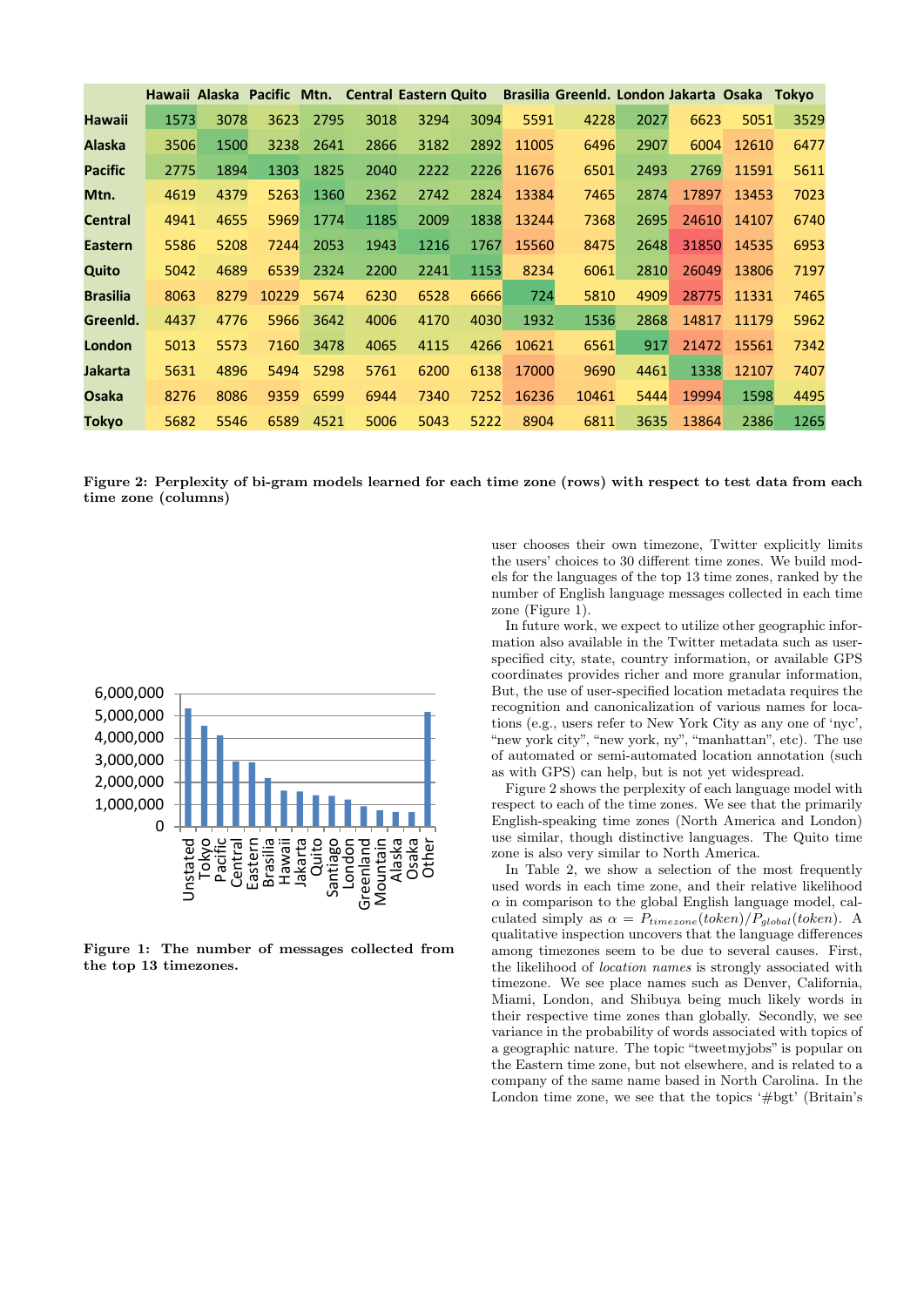| Pacific          |          | Mountain |          | $\rm Central$   |          | Eastern        |          | London          |          | Tokyo               |          |
|------------------|----------|----------|----------|-----------------|----------|----------------|----------|-----------------|----------|---------------------|----------|
| Token            | $\alpha$ | Token    | $\alpha$ | Token           | $\alpha$ | Token          | $\alpha$ | Token           | $\alpha$ | Token               | $\alpha$ |
| #sfo             | 5.9      | denver   | 8.8      | tx              | 2.8      | $#$ tweetmyjob | 5.3      | #bgt            | 8.7      | $\#\text{fm802noa}$ | 259.2    |
| $\#\text{craig}$ | 2.6      | colorado | 7.0      | chicago         | 2.6      | nyc            | 2.4      | $\#$ eurovision | 7.5      | $\#$ twinglish      | 195.3    |
| $#$ forsale      | 5.5      | chicago  | 1.8      | texas           | 2.2      | dc             | 2.2      | cumbria         | 7.2      | shibuya             | 161.2    |
| hella            | 3.2      | ugh      | 1.5      | gon             | 2.0      | miami          | 2.2      | manchester      | 6.4      | $#$ followmejp      | 148.0    |
| vegas            | $2.6\,$  | gon      | 1.5      | naw             | 1.9      | ny             | $2.0\,$  | uk              | 6.0      | $\#$ youtube        | 76.7     |
| california       | 2.0      | bp       | 1.4      | vall            | 1.9      | boston         | 1.7      | liverpool       | 5.6      | soichi              | 70.8     |
| favorite         | 1.2      | energy   | 1.4      | favorite        | $1.3\,$  | smh            | 1.7      | london          | 5.4      | $\#$ japan          | 63.5     |
|                  |          | favorite | 1.3      | $\#\text{tcot}$ | 1.8      | favorite       | 1.2      | favourite       | $3.6\,$  | youtube             | 2.1      |

Table 2: This table shows a selection of time zones and the words that appear more frequently in them as compared to other time zones, together with each word's likelihood ratio relative to the global English language model learned across all time zones.

|        | Alaska      | Hawaii      | Pacific     | Mountain    | Central     | Eastern     | London      | Global |
|--------|-------------|-------------|-------------|-------------|-------------|-------------|-------------|--------|
| kobe   | $-3.9(1.1)$ | $-4.2(0.5)$ | $-3.9(1.3)$ | $-3.8(1.1)$ | $-3.7(1.5)$ | $-3.7(1.6)$ | $-5.1(0.1)$ | $-3.9$ |
| obama  | $-4.1(0.7)$ | $-4.1(0.6)$ | $-4.0(0.9)$ | $-3.8(1.4)$ | $-3.8(1.2)$ | $-3.8(1.4)$ | $-4.4(0.3)$ | $-3.9$ |
| lol    | $-2.3(1.1)$ | $-2.5(0.8)$ | $-2.3(1.1)$ | $-2.3(1.2)$ | $-2.3(1.4)$ | $-2.3(1.3)$ | $-2.6(0.7)$ | $-2.4$ |
| lool   | $-4.7(0.6)$ | $-4.0(3.2)$ | $-4.9(0.3)$ | $-5.1(0.3)$ | $-4.9(0.3)$ | $-5.0(0.3)$ | $-3.8(5.3)$ | $-4.5$ |
| haha   | $-2.7(1.9)$ | $-2.8(1.3)$ | $-2.8(1.3)$ | $-3.0(1.0)$ | $-3.0(0.8)$ | $-3.2(0.6)$ | $-2.9(1.0)$ | $-2.9$ |
| hahaha | $-3.1(2.1)$ | $-3.4(1.2)$ | $-3.3(1.4)$ | $-3.6(0.8)$ | $-3.6(0.7)$ | $-3.7(0.6)$ | $-3.7(1.0)$ | $-3.4$ |
| ha     | $-3.5(1.0)$ | $-3.5(1.1)$ | $-3.5(1.1)$ | $-3.5(1.3)$ | $-3.5(1.1)$ | $-3.6(0.8)$ | $-3.4(1.4)$ | $-3.6$ |
| hahah  | $-3.8(1.9)$ | $-3.9(1.4)$ | $-3.9(1.5)$ | $-4.1(1.0)$ | $-4.2(0.7)$ | $-4.4(0.5)$ | $-4.2(0.7)$ | $-4.1$ |

Table 3: This table shows the log-probabilities and relative likelihoods of selected words in the language models built upon different time zones.

Got Talent) and '#eurovision' are mentioned much more frequently than in the global language model. Other examples include the '#craig' (Craigslist) topic in the Pacific time zone, and the '#fm802noa' topic in Japan. Finally, we see dialect variance, such as the spelling variations ("favourite" vs. "favorite"), and colloquialisms such as the use of 'gon' instead of 'going to'.

In Table ??, we drill into the topic variance across time zones by inspecting the relative popularity of two topic words, 'obama' referring to Barack Obama, and 'kobe' referring to Kobe Bryant, a basketball player. As might be expected, we see that both are more popular within the United States' time zones than in the London or Tokyo time zones. In this table, we also highlight dialect variance by showing the logprobabilities and relative likelihoods 'lol' ("laugh out load") and 'haha' (laughter) and their popular variants. Despite ease of global communication in Twitter, we see a strong correlation between such colloquial usage and geography as represented by time zone.

While it is clear from these results that geographic location and language are correlated, it remains for future work to investigate the most appropriate granularity and representation of location for the purposes of language modeling. While we used time zone in our analysis because of its clarity and convenience (i.e., we do not need inferrance or canonicalization machinery atop time zone metadata as we do for user-specified location information), other location information is also included in Twitter metadata and provides an opportunity to further investigate this question.

#### 5.2 User features

Our next analysis is of a user-specific feature, the number

|          | $<$ 10 | $<$ 100 $<$ | $<$ 1000 | >1000 |  |
|----------|--------|-------------|----------|-------|--|
| $10$     | 922    | 2413        | 4528     | 7831  |  |
| $<$ 100  | 1166   | 1071        | 2477     | 4811  |  |
| $<$ 1000 | 1682   | 1341        | 1216     | 2317  |  |
| >1000    | 3345   | 2421        | 2804     | 1544  |  |

Figure 3: This figure shows the perplexity of models learned from each of our follower-groupings, with respect to the other followers

of followers of a user. Unlike bi-directional friend relationships on other social networking services, the one-way follower relationship on Twitter is an indication that a user is interested in reading what another user is broadcasting.

As shown in Figure 3, we see that while there are noticeable differences in language among the groupings of messages whose authors had less than 10, 100, and 1000 followers, the largest language difference occurs among messages whose authors had more than 1000 followers. Inspecting the differences in word probabilities, we do not find the same kinds of topic or dialect variance as we did with our language models conditioned on geography. Instead, we find differences in ego-centric words, such as 'I', 'me' or 'my', as well as in words that are indicative of how one uses Twitter (e.g., words such as 'RT' indicating a retweeting or forwarding of a message, and our '<URL>' token referencing a web page).

As shown in Table 4, we find that while usage of ego-